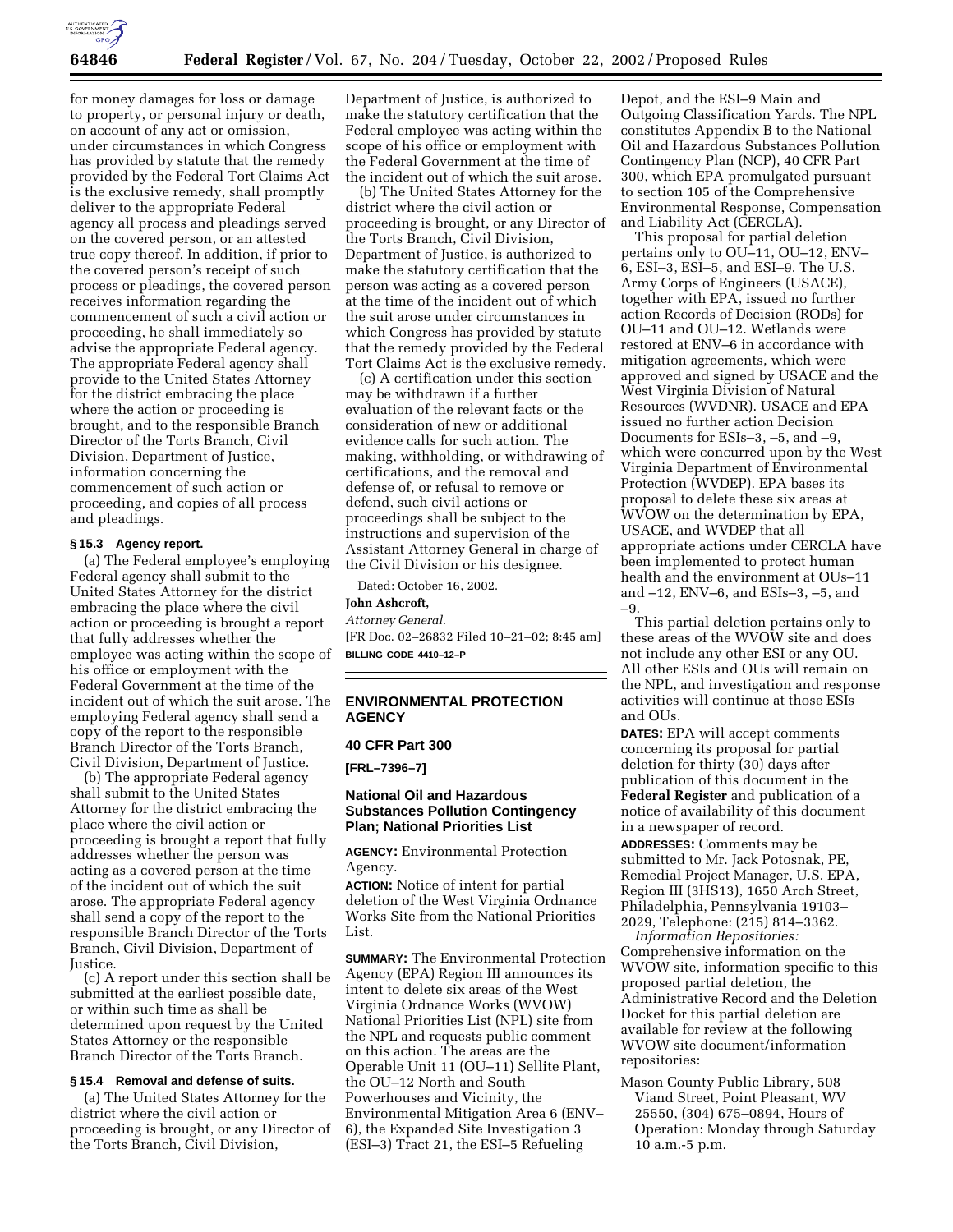- U.S. EPA Region III Library, 1650 Arch Street, Philadelphia, PA 19103–2029, (215) 814–5254, Hours of Operation: Monday through Friday 8 a.m.–5p.m.
- U.S. Army Corps of Engineers, Huntington District, 502 8th Street, Huntington, WV 25701, (800) 822– 8413 or (304) 529–5388, Hours of Operation: Monday through Friday 8 a.m.–4:30 p.m.

**FOR FURTHER INFORMATION CONTACT:** Mr. Jack Potosnak, PE, Remedial Project Manager, U.S. EPA Region III (3HS13), 1650 Arch Street, Philadelphia, PA 19103–2029, (215) 814–3362.

# **SUPPLEMENTARY INFORMATION:**

## **Table of Contents**

I. Introduction

II. NPL Deletion Criteria

- III. Deletion Procedures
- IV. Basis for Intended Partial Site Deletion

## **I. Introduction**

The United States Environmental Protection Agency (EPA) Region III announces its intent to delete a portion of the West Virginia Ordnance Works site (WVOW site) located in Mason County, West Virginia, from the National Priorities List (NPL), which constitutes Appendix B of the National Oil and Hazardous Substances Pollution Contingency Plan (NCP), 40 CFR part 300, and requests comments on this proposal. This proposal for partial deletion pertains to OU–11, OU–12, ENV–6, ESI–3, ESI–5, and ESI–9.

The WVOW site is located on the east bank of the Ohio River, approximately six miles north of Point Pleasant, Mason County, West Virginia. Contamination of the WVOW site originated from the operation of a trinitrotoluene (TNT) manufacturing facility during World War II. Nitroaromatic (explosive) compounds are the primary contaminants of concern at the WVOW site.

The WVOW site, as added to the NPL in 1983 encompassed an entire area of approximately 8,323 acres. In 1994, after 11 years of investigation and other activities at the WVOW site that helped to determine where contamination at the site existed, EPA, USACE and WVDEP worked together to clarify the boundary of the WVOW site by developing a site boundary map delineating areas of known or suspected contamination. This clarification of the site boundary was undertaken in accordance with EPA's interpretation of ''facility,'' which was defined by Congress in section 101(9)(B) of CERCLA, 42 U.S.C. 9601(9)(B), as ''any site or area where a hazardous substance has been deposited, stored, disposed of, or placed or otherwise come to be

located \* \* \*" EPA has routinely explained how site boundaries are determined when notifying the public regarding additions to the NPL. See, *e.g.*, National Priorities List for Uncontrolled Hazardous Waste Sites, 67 FR 56757, 56759, September 5, 2002. The current WVOW site boundary, as delineated in the 1994 mapping, encompasses approximately 2,700 acres.

All six areas proposed for deletion from the NPL are located within the current boundary for the WVOW site. The Clifton F. McClintic Wildlife Management Area (MWMA) occupies 2,788 acres of the 1983 site, and most of the MWMA is also within the current NPL boundary.

#### *OU–11: Sellite Plant*

In April 1990, a surface and subsurface investigation was undertaken at the Sellite Manufacturing Area. The results of this investigation indicated that neither nitroaromatic compounds nor organic compounds were detected. However, during a July 1990 sampling event, 2,4-dinitrotoluene was detected in a well but at a level below risk-based concentrations. A focused remedial investigation (RI) was conducted at OU– 11 from January to March 1994 to verify and expand upon the April 1990 investigation.

One groundwater contaminant (bis(2 ethylhexyl)phthalate [DEHP]) found at OU–11 was present at a concentration exceeding the maximum contaminant level (MCL); however, according to the risk assessment, the risk to human health associated with DEHP was within an acceptable limit. In addition, lead was found in groundwater at OU–11 at a concentration exceeding EPA's action level; however, contamination was detected in only three out of seven monitoring wells and the lead level was above the action level for only one unfiltered sample. Filtration of this same sample resulted in a lead level below the action level. According to the risk assessment, the mean lead level was less than the mean background level of lead at the WVOW site and the mean lead level was found to correspond to an acceptably low probability that blood lead levels of any receptor would exceed a level of concern. For these reasons, neither DEHP nor lead were found to be contaminants of concern at  $O$ U–11.

After the RI, a risk assessment was performed. For groundwater, the siterelated risk and hazards were found to be within the acceptable limits. For surface soil, aluminum, arsenic, beryllium and manganese were determined to be present due to

background rather than site-related activities.

In 1999, as a removal action, EPA disposed of 10 drums of hazardous and non-hazardous waste and excavated and disposed of 25 tons of non-hazardous waste soil. The drums of waste material disposed of as hazardous waste contained material contaminated with caustics or corrosives or with lead, likely from waste paints or coatings.

In May 2000, USACE and EPA issued a ROD for OU–11, which was concurred upon by WVDEP, finding that no remedial action was required at OU–11; however, the ROD stipulated that annual groundwater monitoring would be conducted over a period of 5 years to evaluate the trend of the concentrations of DEHP and lead to ensure that they remain within an acceptable range. The results of the monitoring thus far indicate that MCLs are no longer being exceeded.

## *OU–12: North and South Powerhouses and Vicinity*

In 1994 and 1995, USACE undertook a removal to demolish both powerhouse buildings. An RI was conducted in 1995 at OU–12 to identify and evaluate the source, nature, and extent of environmental contamination in subsurface soil, groundwater, surface water, and sediment. Additional sampling of surface soil was conducted in December 1997 and November 2000.

Based on analyses of the samples and a risk assessment, it was determined that cancer and non-cancer risks were within acceptable levels for all receptors. Iron found in subsurface soil was found unlikely to induce adverse effects in receptors exposed to subsurface soil. The highest iron ingestion rate for any OU–12 receptor was projected to be approximately 10 times less than the dose that is known to cause signs of mild toxicity in children who have ingested large quantities of supplemental iron tablets and 100 times less than a lethal dose. Moreover, the risk assessment deduced that the forms of iron in subsurface soil would likely be less toxic than iron found in nutritional supplements.

USACE and EPA issued a ROD in June 2002, which was concurred upon by the WVDEP, documenting the conclusion that no contaminants present in the soil, sediment, surface water or groundwater at OU–12 pose a threat to human health. The ROD also concluded that no remedial action was required at OU–12.

#### *ENV–6: Wetlands Mitigation Area*

Investigation in this area did not reveal any contamination in connection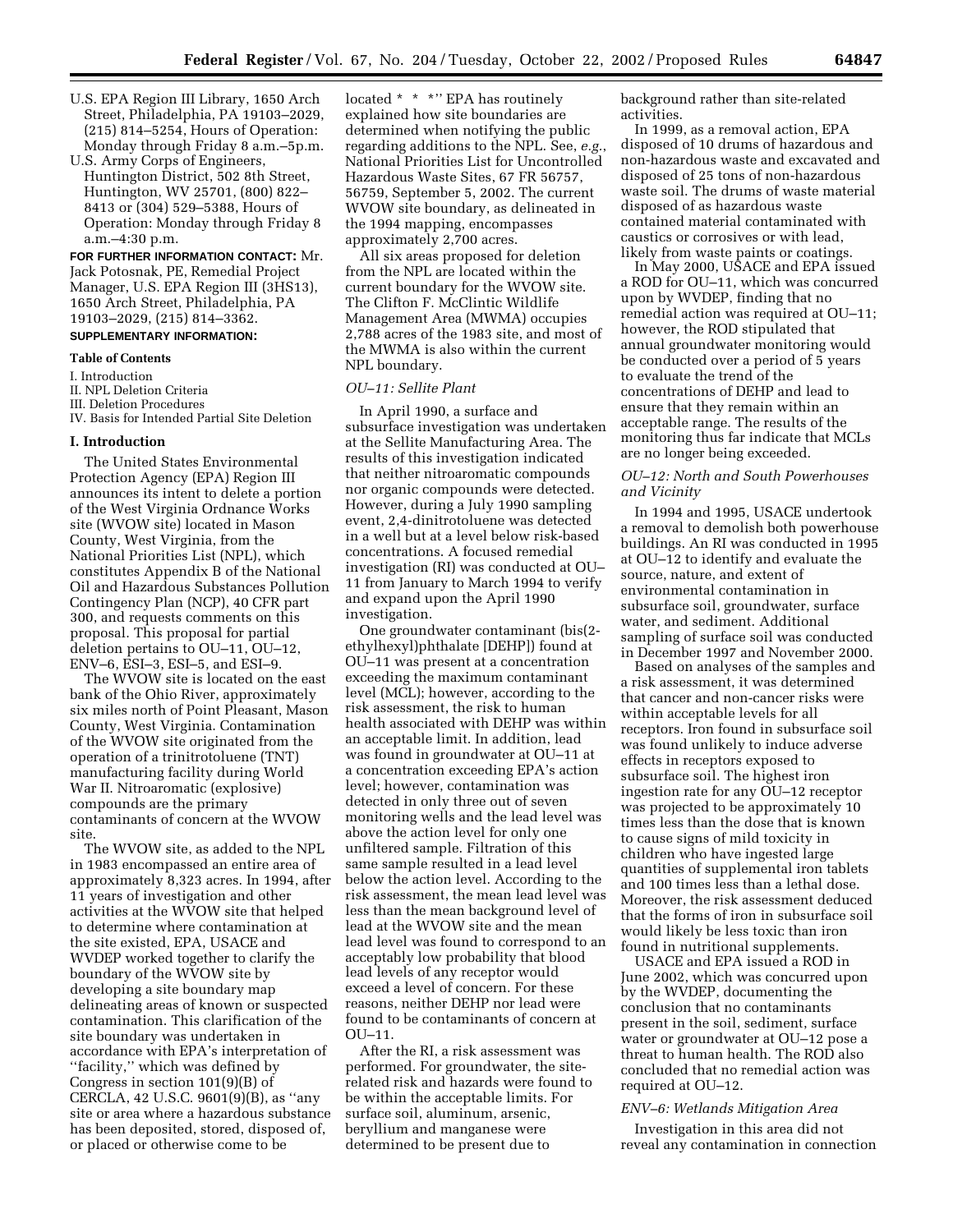with activities undertaken at WVOW. ENV–6 designates an area where wetlands were restored to mitigate for the loss of wetlands elsewhere within the WVOW site during remedial activities. In 2000, the wetlands restoration was completed, and no further work is required at ENV–6.

### *ESI–3: Tract 21*

Extensive sampling and risk assessments were undertaken at ESI–3 and, except for an outdoor asbestos removal, no CERCLA response action was necessary. Based on these investigations, on September 28, 2000, USACE, EPA and WVDEP executed a Decision Document for ESI–3 stating that no further action is necessary to protect human health and the environment except for removal of asbestos-containing materials. The removal was completed in April 2001.

#### *ESI–5: Refueling Depot*

Based on the results of a geophysical survey, trenching, and soil and groundwater investigation, it was determined that ESI–5 does not pose an unacceptable risk to human health or the environment. This determination is based upon the following findings: (a) Chemicals in site soils were detected at background concentrations and/or at concentrations which do not present a risk to human health or ecological receptors; (b) ecological receptors are unlikely to contact subsurface soil; (c) site-related contaminants in the groundwater samples were detected at concentrations which do not present a risk to human health.

EPA, WVDEP and USACE executed a Decision Document on September 28, 2000 finding that no remedial action is required at ESI–5 because contaminant concentrations detected in the soil and groundwater do not present a significant risk to human health or ecological receptors.

## *ESI–9: Main and Outgoing Classification Yards*

Environmental studies were conducted at ESI–9 in 1996, which included collection and analysis of surface and subsurface soil samples and groundwater samples from the main classification yard (MCY), surface water and sediment samples from water near the MCY, and subsurface soil samples from the outgoing classification yard (OCY). A human health risk evaluation was also conducted in 1996 based on analytical results of the sampling.

No unacceptable human health or environmental risks were identified for environmental media at the MCY or the OCY based on the risk evaluation and a

repeat analysis of the risk evaluation. It was determined that the only contaminant detected in groundwater underlying the OCY is likely attributable to the Red Water Reservoir, which is located to the south of ESI–9 and is being addressed as OU–4.

On July 12, 2001, USACE, EPA and WVDEP issued a Decision Document for ESI–9, which found that no further action was necessary. Unacceptable human health risks identified for the MCY groundwater were shown to be attributed to WVOW background conditions and not to WVOW activities. Contaminants at ESI–9, present due to WVOW activities, do not present a significant risk to human health and the environment.

## **II. NPL Deletion Criteria**

This partial deletion of the WVOW site is proposed in accordance with 40 CFR 300.425(e) and the Notice of Policy Change: Partial Deletion of Sites Listed on the National Priorities List, 60 FR 55446 (Nov. 1, 1995).

The NCP establishes the criteria that EPA uses to delete sites from the NPL. In accordance with 40 CFR 300.425(e), sites may be deleted from the NPL where no further response is appropriate to protect public health or the environment. In making such a determination pursuant to 40 CFR 300.425(e), EPA will consider, in consultation with the State, whether any of the following criteria have been met:

- Section 300.425(e)(1)(i). Responsible parties or other persons have implemented all appropriate response actions required; or
- Section 300.425(e)(1)(ii). All appropriate responses under CERCLA have been implemented, and no further response action by responsible parties is appropriate; or
- Section 300.425(e)(1)(iii). The remedial investigation has shown that the release poses no significant threat to public health or the environment and, therefore, taking of remedial measures is not appropriate.

Deletion of a portion of a site from the NPL does not preclude eligibility for subsequent CERCLA actions at the area deleted if future site conditions warrant such actions. Section 300.425(e)(3) of the NCP provides that CERCLA actions may be taken at sites that have been deleted from the NPL. A partial deletion of a site from the NPL does not affect or impede EPA's ability to conduct CERCLA response activities at areas not deleted and remaining on the NPL. In addition, deletion of a portion of a site from the NPL does not affect the liability of responsible parties or impede agency efforts to recover costs associated with response efforts.

### **III. Deletion Procedures**

Deletion of a portion of a site from the NPL does not itself create, alter, or revoke a person's rights or obligations. The NPL is designed primarily for informational purposes and to assist agency management. The following procedures were used for the proposed deletion of OUs–11 and –12, ENV–6, and ESIs–3, –5, and –9 at the WVOW site:

1. EPA has recommended the partial deletion and USACE has prepared the relevant documents.

2. The State of West Virginia through the West Virginia Department of Environmental Protection concur with this partial deletion.

3. Concurrent with this national Notice of Intent for Partial Deletion, a notice has been published in a newspaper of record and has been distributed to appropriate federal, state, and local officials, and other interested parties. These notices announce a thirty (30) day public comment period on the deletion package, which commences on the date of publication of this notice in the **Federal Register** and publication of a notice of availability of this notice in a newspaper of record.

4. EPA and USACE have made all relevant documents available at the information repositories listed previously.

This **Federal Register** document, and a concurrent notice in a newspaper of record, announce the initiation of a thirty (30) day public comment period and the availability of the Notice of Intent for Partial Deletion. The public is asked to comment on EPA's proposal to delete OUs–11 and –12, ENV–6, and ESIs–3, –5, and –9 of the WVOW site from the NPL. All critical documents needed to evaluate EPA's decision are included in the Deletion Docket and are available for review at the information repositories.

Upon completion of the thirty (30) day comment period, EPA will evaluate all comments received before issuing the final decision on the partial deletion. EPA will prepare a Responsiveness Summary for comments received during the public comment period and will address concerns presented in the comments. The Responsiveness Summary will be made available to the public at the information repositories listed previously. Members of the public are encouraged to contact EPA Region III to obtain a copy of the Responsiveness Summary. If, after review of all public comments, EPA determines that the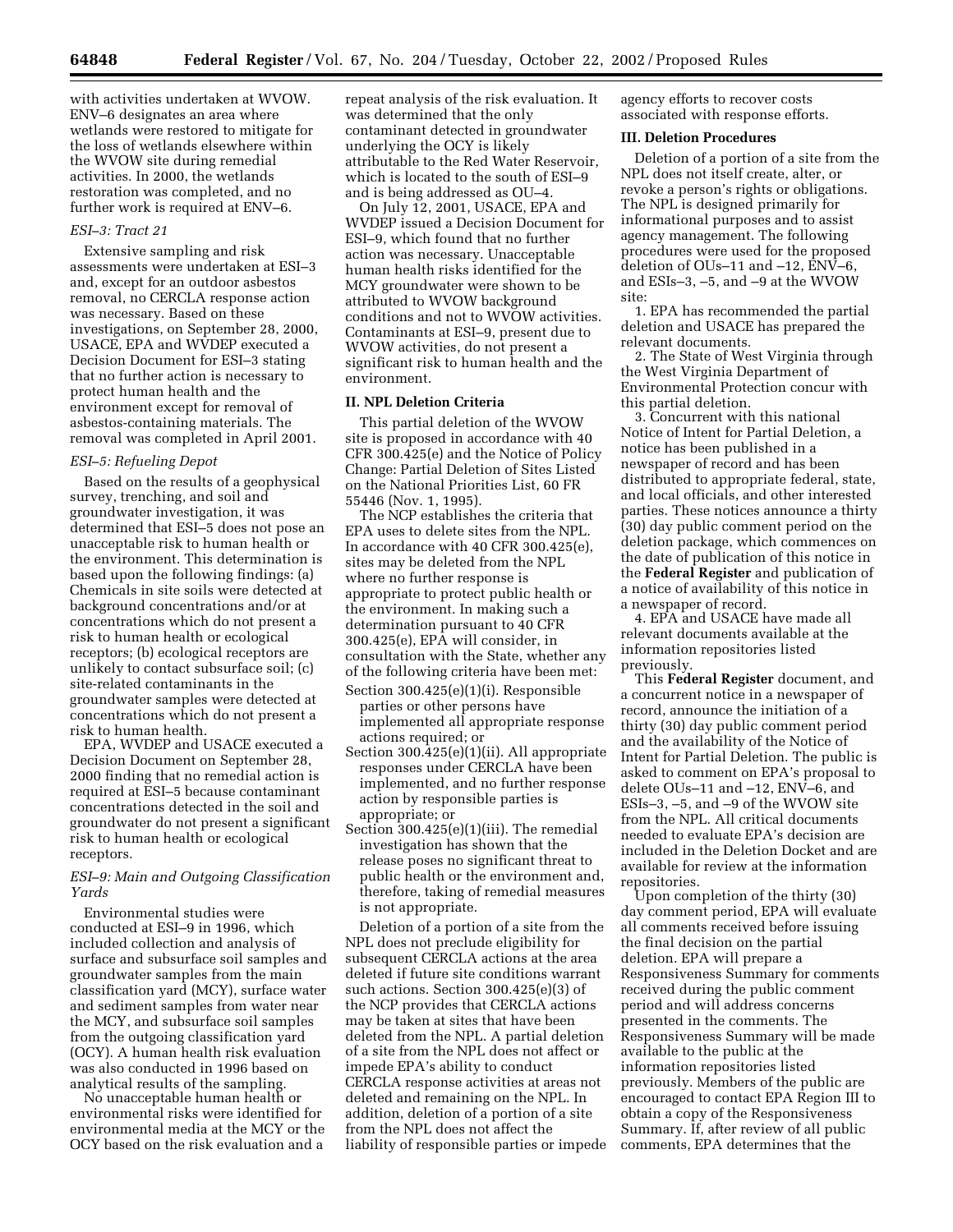partial deletion from the NPL is appropriate, EPA will publish a final notice of partial deletion in the **Federal Register**. Deletion of the areas does not actually occur until the final Notice of Partial Deletion is published in the **Federal Register**.

### **IV. Basis for Intended Partial Site Deletion**

The following provides EPA's rationale for deletion of OU–11, OU–12, ENV–6, ESI–3, ESI–5, and ESI–9 from the NPL and EPA's finding that the criteria in 40 CFR 300.425(e) are satisfied.

## **Background**

The WVOW site is located on the east bank of the Ohio River, approximately six miles north of Point Pleasant, Mason County, West Virginia. The WVOW site, as added to the NPL in 1983, encompassed a land mass of approximately 8,323 acres. As explained in section I, earlier in this Notice, the NPL boundary was clarified in 1994, and the WVOW site now encompasses approximately 2,700 acres. The Clinton F. McClintic Wildlife Management Area (MWMA) occupies 2,788 acres of the original site, and is mostly included in the current site boundary. Contamination of the WVOW site originated from the operation of a trinitrotoluene (TNT) manufacturing facility during World War II. Nitroaromatic (explosive) compounds are the primary contaminants of concern at the WVOW site. To expedite CERCLA response actions at this large site, the WVOW site is divided into 13 Operable Units (OUs) and 10 Expanded Site Investigations (ESIs):

OU–1: TNT Manufacturing Area, Burning Grounds, and Waste Water Process Lines

- OU–2: Red Water Reservoir
- OU–3: Yellow Water Reservoir
- OU–4: Groundwater Extraction and
- Treatment for OUs 2 and 3
- OU–5: Pond 13/Wet Well Area
- ENV–6: Wetlands Mitigation Area
- OU–7: Point Pleasant Landfill
- OU–8: TNT Manufacturing Area Soils OU–9: TNT Manufacturing Area
- Groundwater

OU–10: South Acids Area and Toluene Storage Areas

- OU–11: Sellite Plant
- OU–12: North and South Powerhouses
- OU–13: Pantasote Plant
- ESI–1: Magazine Area
- ESI–2: Acid Dock
- ESI–3: Tract 21
- ESI–4: Red Water Sewer Outfall
- ESI–5: Refueling Depot
- ESI–6: Motorpool and Maintenance Area

ESI–7: Sewage Treatment Plant Outfall ESI–8: Dump Site Adjacent to the TNT Manufacturing Area ESI–9: Classification Yards ESI–10: Various Areas of Concern

USACE has been investigating and conducting human health risk evaluations and assessments for each OU and ESI separately. Once investigations and assessments are complete, USACE and EPA together have made CERCLA response action decisions, with the concurrence of WVDEP.

The WVOW was established in 1942 as a government-owned, contractoroperated plant for the manufacture of TNT from toluene, nitric acid, and sulfuric acid. The WVOW plant was operated by the General Defense Corporation of New York from October 1942 through August 1945. The plant had the capacity to produce 720,000 pounds of TNT each day, utilizing 12 manufacturing lines; however, it has been reported that only lines 1 through 10 were operated, and the plant never reached full capacity.

The facility was constructed on approximately 5,800 acres, of which more than 2,000 acres were used as a safety zone between the plant and other properties. The plant includes the 12 TNT manufacturing lines; two acid manufacturing areas; two coal-fired power plants; a Sellite manufacturing plant; pumping stations; a sewage treatment plant; 100 concrete TNT storage magazines; and various administrative, shop, and housing facilities.

In 1945, the production of TNT ceased, and shutdown of the WVOW plant was initiated. The production of TNT had resulted in soil contamination from nitroaromatic compounds in the manufacturing areas, process facilities, and wastewater disposal facilities. Partial decontamination actions were performed, such as flashing the TNT lines and draining and capping the Red and Yellow Water Reservoirs, and the property was transferred from the U.S. War Department to the U.S. War Assets Administration in late 1946.

Numerous site visits and investigations beginning in 1947 and continuing through the 1950s determined that additional contamination not previously identified was present at the site. In addition, several tracts of land that had received decontamination certificates were determined to be contaminated. Because the site could not be completely decontaminated, a portion of the site was not released for private ownership and was transferred to the State of West

Virginia as a wildlife management area in 1949.

In 1981, a red water seepage was discovered at Pond 13, later designated as OU–5. Subsequent investigations led the State of West Virginia to nominate the WVOW site for inclusion on the NPL; ultimately the WVOW site was ranked as 84th. A memorandum of understanding was signed in 1983 between EPA Headquarters and the Department of Defense to establish responsibilities for remediating the site. For the Department, the U.S. Army Toxic and Hazardous Materials Agency began the first remedial investigation and feasibility study in 1984. Initially, only two operable units were established, and Records of Decision (RODs) and Interagency Agreements (IAGs) were signed to address these areas. Later, more operable units were created until the current total of thirteen was reached.

Construction of the OU–1 remedy was completed in 1988 before the site was transferred from the U.S. Army Toxic and Hazardous Materials Agency to USACE, Baltimore District, in 1991. OU–1 remediation included capping of the burning grounds and the 10 TNT manufacturing lines that had been operated in the 1940s and excavation and flaming of process waste water lines. Construction on OU–2, which included draining and capping of the Red and Yellow Water Reservoirs, was completed in 1992 before the site administration was transferred to USACE, Huntington District, where it remains. Portions of OU–2 were later divided into OU–3, OU–4, and OU–5 to simplify management. The construction of the OU–4 remedy was completed in 1997, and the two groundwater treatment plants are currently operational. OU–6 was re-designated as ENV–6, and construction of wetlands has been completed. OU–7 and OU–13, the Point Pleasant landfill and the Pantasote plant, respectively, have been designated by EPA as potentially responsible party sites, and EPA is the lead agency for addressing these areas. Buildings were demolished and debris removed at OU–11 and OU–12. Asbestos-containing material has been removed from ESI–3, which was the only hazard posed on that area. An underground storage tank (UST) was removed from ESI–6. Asbestos materials and other debris were removed and capped at ESI–8.

#### *OU–11: Sellite Plant*

The former Sellite manufacturing area is centrally located in the WVOW site and lies northwest of the former TNT manufacturing area. OU–11 is situated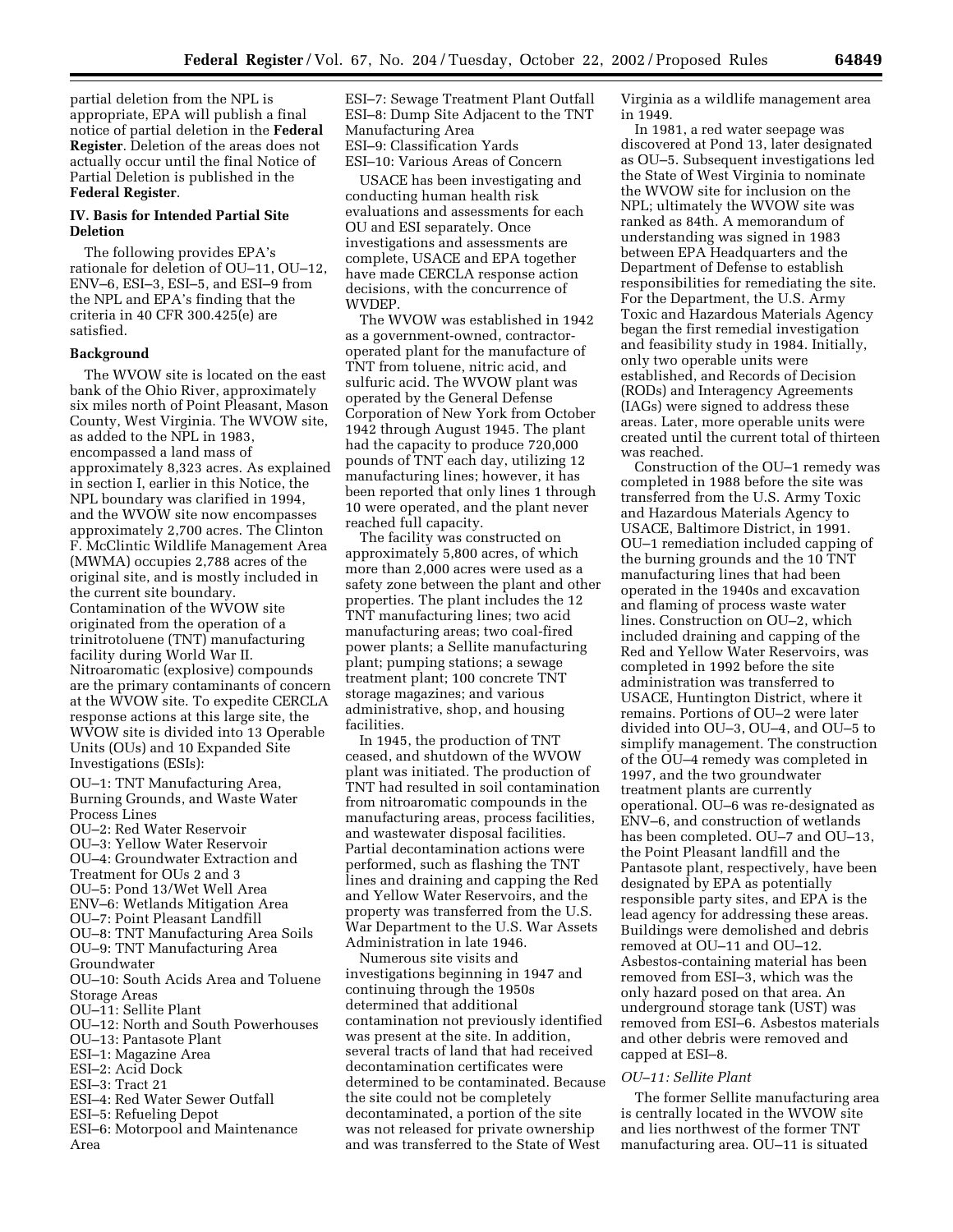on the south side of County Road 12 (Wadsworth Road), approximately 1.5 miles southeast of State Route 62. Sellite (sodium sulfite) was manufactured at the Sellite Manufacturing Plant from 1942 to 1945 by the U.S. Army. Supporting facilities consisted of the soda ash storage building and a sulfur storage facility. In addition, a box factory and storage facility were located at OU–11.

During the manufacture of TNT at WVOW, Sellite was used for the washing and purification of tri-oil as one of the final steps in producing TNT. Sellite was manufactured by combining soda ash and sulfur, which involved the use of a sulfur melting pit and a sulfur furnace. The materials were combined in two batch tanks within the Sellite plant, and the liquor produced was pumped to two Sellite storage tanks located southeast of the plant.

During the initial operation of WVOW, Sellite solution was transported from the storage tanks to the TNT Manufacturing Area by truck. However, because of the inefficiencies of this operation, a 4-inch-diameter steel line was installed in 1944 to supply Sellite to the washer/flaker houses in the TNT Manufacturing Area, and the trucks were taken out of service.

Since the suspension of TNT manufacturing at WVOW in August of 1945, and the declaration of the WVOW site as surplus in December of 1945, the former Sellite Manufacturing Area has had several uses. OU–11 was initially used by the Mason Furniture Company for the manufacture of furniture from 1948 through the mid-1970s. The property was most recently leased from the landowner by the West Virginia Mulch Company for the manufacture of mulch. Site activities included the receipt of raw materials, manufacture and storage of mulch, packaging of mulch, and the loading of tractor trailers for transport of packaged mulch. These operations ceased in 1996, and the property is currently vacant. In 1999, EPA discovered drums of unknown materials on the property. EPA removed 10 drums of hazardous and nonhazardous materials and 25 tons of contaminated soil.

A focused remedial investigation (RI) was conducted at OU–11 from January to March 1994 to verify and expand the database established in the April 1990.

After the RI, a risk assessment was performed. For groundwater, the siterelated risk and hazard are within the acceptable limits of the background risk and hazard. For surface soil, aluminum, arsenic, beryllium and manganese were determined to be present due to background rather than site-related

activities. Total residential cancer risk and noncancer hazard from exposure to groundwater and soil were found to be within acceptable limits. On May 9, 2000, USACE and EPA issued a ROD, concurred upon by WVDEP, finding that actual or threatened releases of hazardous substances from OU–11 were not found to be an imminent and substantial or future endangerment to public health and welfare or the environment and that no remedial action was required at OU–11. In addition, the ROD stipulated that annual groundwater monitoring would be conducted over a period of 5 years to evaluate the trend of the concentrations of bis(2 ethylhexyl)phthalate and lead to assure that they remain within an acceptable range. The monitoring program is nearly complete and all results indicate that maximum contaminant levels are no longer being exceeded.

## *OU–12: North and South Powerhouses and Vicinity*

OU–12 encompasses the former North and South Powerhouses. The North Powerhouse (NPH) site is located northeast of and adjacent to the Mason County Fairgrounds in the northeast part of the administrative/maintenance area of the WVOW in the upland area above the Ohio River floodplain. The South Powerhouse (SPH) site is located in the southwest part of the former administrative/maintenance area of the WVOW. It is southwest of and adjacent to the Mason County Fairgrounds. Both the NPH and SPH sites are on property currently owned by Mason County, West Virginia.

The two powerhouses were operational from 1942 through 1945 in support of the manufacture of TNT. They were primarily used for the production of low-pressure and highpressure steam for industrial purposes and heating at the WVOW but were also reportedly used as standby sources of electrical power. Power-generating equipment was removed after WVOW shut down in 1945, and the two areas have had no known use since that time. Both powerhouse buildings were removed during a removal action carried out by the USACE in 1994 and 1995. Each powerhouse had an associated coal storage area and ash disposal area. The ash disposal pits were used to dispose of ash from the coal-fired boilers and were situated on the east side of each powerhouse. Part of the ash pit for the SPH is currently a pond. It is the only pond located at OU–12 and is designated as Pond 2.

An RI was conducted in 1995 at OU– 12 to identify and evaluate the source,

nature, and extent of environmental contamination in subsurface soil, groundwater, surface water, and sediment. At the request of EPA Region III, additional subsurface soil and sediment samples were collected from the former ash pit in December 1997. Samples of the various media were collected and analyzed in the vicinity of both the NPH and SPH. Initially, surface soil samples were not collected because the original surface soil was replaced with clean fill during removal of the powerhouse buildings. However, surface soil samples were collected in November 2000 in response to concerns raised by WVDEP.

During the RI, soil samples, groundwater and surface water samples, and sediment samples were analyzed for likely contaminants and a risk assessment was performed using the outcome of the sampling analysis. Cancer risks were found to be within acceptable limits for all receptors at OU–12. Exposure to groundwater, surface water, or sediment does not pose any site-related risks. Elevated levels of iron were found in OU–12 subsurface soils; however, the conclusion of the risk assessment was that iron is not expected to induce adverse effects in receptors exposed to subsurface soil. On June 14, 2002, USACE and EPA issued a ROD for OU–12, which was concurred upon by WVDEP, making the finding that no remedial action was necessary at OU–12.

#### *ENV–6: Wetlands Mitigation Area*

ENV–6 is located near the eastern boundary of the McClintic Wildlife Management Area along Oldtown Creek, just south of County Route 12. The area includes Ponds 21 through 23 and other areas (Pond 6 and a portion of Pond 17A) that are not areas of environmental concern.

During remedial activity for OU–1, Pond 16 was drained and could not be refilled because the pond dam had been damaged, which resulted in loss of wetlands in and around Pond 16. As a separate event, during remedial activity for OU–2, Ponds 1 and 2 (which were the Red Water Reservoir) were drained and capped, also resulting in loss of wetlands. To compensate for these two separate losses of wetlands, USACE and the State together decided that it would be more efficient, due to other remedial activity ongoing at the WVOW site, to construct a dam at Ponds 21 through 23 rather than re-construct the Pond 16 dam. USACE performed preconstruction testing of the areas proposed to be made into aquatic habitat or wetlands to ensure that, when flooded, contaminants in the soil (if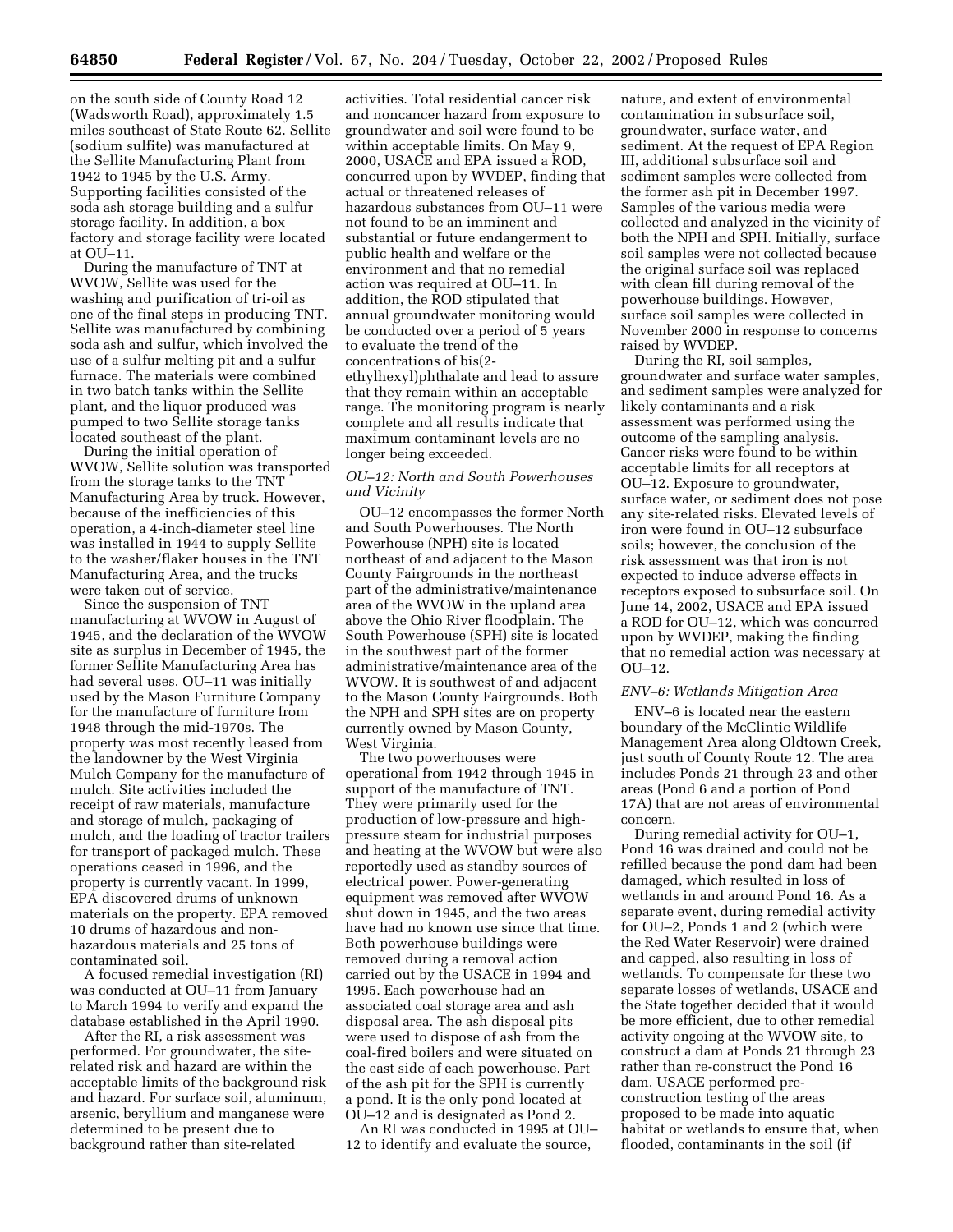any) would not leach into the wetlands and contaminate the ponds. The preconstruction sampling and analysis indicated that the soil was not contaminated and could be flooded. USACE provided partial funding to the State for a replacement dam and fish lost at Pond 16. Investigation in this area did not reveal any concerns about contamination related to WVOW activity.

#### *ESI–3: Tract 21*

ESI–3 is bounded on the north by Camp Conley Road, on the south by Oldtown Creek, and on the east and west by privately-owned properties. Historic records from the operation of WVOW indicate no activities conducted at the Tract 21 area, which covers approximately 36 acres. However, after the closure of WVOW, disposal of WVOW waste and possibly civilian waste may have occurred on approximately 15 acres of Tract 21. This area of probable disposal was designated as AOC–16. ESI–3 is now privately-owned and includes an agricultural field, a wooded area, and a small family cemetery.

Pre-remedial investigation activities were conducted at ESI–3 in 1995. Because the current use of the site is agricultural, activities such as tilling have disrupted the surface soil. Thus, field investigations consisted of sampling and analysis of soil beneath the zone of agricultural disruption; the investigations also included sampling of groundwater and seep water at Tract 21 and surface water and sediment from Oldtown Creek, which borders Tract 21 to the south. The samples were analyzed for the presence of possible contaminants. The data from these field investigations and analyses were screened to evaluate whether the site presented unacceptable risk to human health and/or the environment. Subsequent human health risk evaluations were performed to assess contaminant levels and pathways for potential risk to human receptors, and an ecological risk assessment was performed to evaluate contaminant levels and pathways for potential risk to ecological receptors.

Based on the outcome of the evaluations and assessment, EPA, WVDEP, and USACE issued a Decision Document on September 28, 2000, finding that ESI–3 required an asbestos removal action where the disposal activities likely occurred, but otherwise no further CERCLA response action. The removal action for potentially friable asbestos-containing material on the ground surface at ESI–3 was completed in April 2001.

## *ESI–5: Refueling Depot*

ESI–5 is a 6.3-acre parcel located northeast of the Sellite Manufacturing Area (OU–11) on the north side of County Road 12 (Wadsworth Road); most of ESI–5 is located within the MWMA. During the operation of WVOW, the ESI–5 was used as a gasoline refueling station and probably contained an underground storage tank for storing gasoline.

In 1994, an initial investigation was conducted which included a geophysical survey and subsurface soil sample collection. Surficial soil samples were not collected at ESI–5 because petroleum products evaporate over time and, thus, would not remain in surface soils more than 50 years after any potential release. The purpose of the geophysical survey was to locate and map underground storage tanks, if any. In 1997, groundwater samples were collected and analyzed for petroleumrelated hazardous substances and other contaminants. In 1999, a supplemental investigation was undertaken to further investigate magnetic anomalies detected in the 1994 geophysical survey and to otherwise confirm whether any underground storage tanks existed at ESI–5. Certain locations within ESI–5 were trenched to physically search for underground storage tanks, but none were found.

On September 28, 2000, USACE, EPA and WVDEP issued a Decision Document which concluded that ESI–5 does not pose an unacceptable risk to human health or the environment. This conclusion was based on the following investigation findings: (a) Chemicals found in ESI–5 soils were detected at background concentrations and/or at concentrations which do not present a risk to human health or ecological receptors; (b) ecological receptors are unlikely to contact subsurface soil; (c) site-related contaminants found in groundwater were detected at concentrations which do not present a risk to human health.

## *ESI–9: Main and Outgoing Classification Yards*

From 1942 to 1945, when WVOW was in operation, the Main Classification Yard (MCY) and the Outgoing Classification Yard (OCY) consisted primarily of railroad sidings where incoming and outgoing freight were inventoried. In the mid-1960s, the railroad tracks were removed and construction of the Mason County Airport began. The airport became operational in 1967.

The MCY is located at the current Mason County Airport, southwest of the location of the former South Powerhouse (OU–12) and outside of the MWMA. The Mason County Airport runway and terminal area are located on the former MCY railbed.

Prior to the ESI–9 investigation, the following chemicals were of potential concern, based on historic use of the MCY: inorganics, volatile and semivolatile organic compounds, pesticides, polychlorinated biphenyls, and asbestos. Petroleum products and other associated chemicals used by Mason County Airport and chemicals associated with agricultural activities conducted at ESI–9 after WVOW operations ceased and construction of the airport also may have contaminated the MCY.

The OCY is situated within the MWMA along Potters Creek Road (County Road 11), north of the former Red Water Reservoir and adjacent to the MWMA boundary. The OCY tracks ran parallel to Potters Creek Road. During WVOW operations, the OCY was used to facilitate loading of the finished product, TNT, to outgoing freight and had a capacity of 30 railcars per day. The only structure located in this area during WVOW operations was the track scale. The track scale pit has been filled in, and the tracks have been removed from the site. The Red Water Reservoir groundwater extraction wells, a component of the OU–4 groundwater extraction system, are currently located where the OCY used to be. Prior to site investigation, the following chemicals were of potential concern, based on historic use of the OCY: nitroaromatic compounds, inorganics, volatile and semi-volatile organic compounds, pesticides, PCBs, and asbestos.

In 1996, an investigation included collection of surface and subsurface soil samples from the MCY, collocated surface water and sediment samples from the MCY, groundwater samples from monitoring wells in conjunction with the study of the MCY, and subsurface soil samples from the OCY. After analysis of the sampling, a human health risk evaluation was conducted.

On July 12, 2001, USACE, EPA and WVDEP issued a Decision Document finding that: (a) no unacceptable risks were identified for MCY or OCY environmental media based on the human health risk evaluation or repeat evaluation; and (b) the only contaminant detected in groundwater underlying the OCY is likely attributable to the Red Water Reservoir, which is being addressed as OU–4.

#### **Response Actions**

At OU–11 and OU–12, building demolition and debris removal were